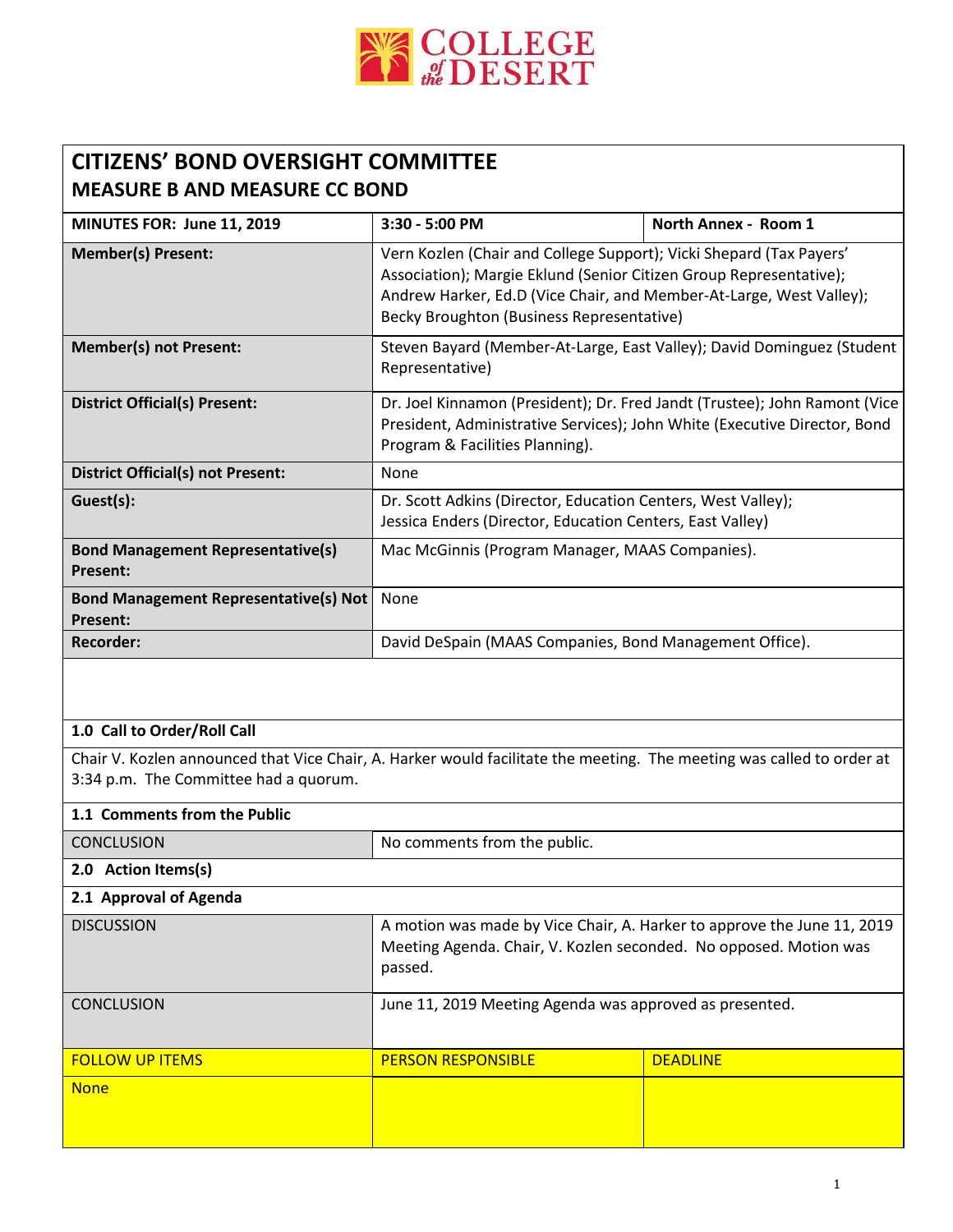

| 2.2 Approval of Meeting Minutes                                                       |                                                                                                                                                                                                                                                                                                                                      |                 |
|---------------------------------------------------------------------------------------|--------------------------------------------------------------------------------------------------------------------------------------------------------------------------------------------------------------------------------------------------------------------------------------------------------------------------------------|-----------------|
| <b>DISCUSSION</b>                                                                     | A motion was made by Vice Chair, A. Harker to approve the March 12,<br>2019 Meeting Minutes. Chair, V. Kozlen seconded. B. Broughton<br>abstained. All in favor. No opposed. Motion was passed.                                                                                                                                      |                 |
| <b>CONCLUSION</b>                                                                     | March 12, 2019 Meeting Minutes were approved as presented.                                                                                                                                                                                                                                                                           |                 |
| <b>FOLLOW UP ITEMS</b>                                                                | <b>PERSON RESPONSIBLE</b>                                                                                                                                                                                                                                                                                                            | <b>DEADLINE</b> |
| 1. Finalize and publish the March 12,<br>2019 Meeting Minutes to the Bond<br>website. | D. DeSpain                                                                                                                                                                                                                                                                                                                           | 06/12/19        |
| 3.0 Appointments                                                                      |                                                                                                                                                                                                                                                                                                                                      |                 |
| 3.1 Welcome to New Committee Member                                                   |                                                                                                                                                                                                                                                                                                                                      |                 |
| <b>DISCUSSION</b>                                                                     | J. Ramont introduced B. Broughton as the new Business Representative<br>appointee for the Citizens' Oversight Committee. Introductions were<br>completed around the table to familiarize her with the members and<br>District representatives.                                                                                       |                 |
| <b>CONCLUSION</b>                                                                     | 1. B. Broughton introduced herself and expressed her appreciation<br>and excitement with the appointment.                                                                                                                                                                                                                            |                 |
| <b>FOLLOW UP ITEMS</b>                                                                | <b>PERSON RESPONSIBLE</b>                                                                                                                                                                                                                                                                                                            | <b>DEADLINE</b> |
| <b>None</b>                                                                           |                                                                                                                                                                                                                                                                                                                                      |                 |
| 3.2 Reappointment   Appointment Process                                               |                                                                                                                                                                                                                                                                                                                                      |                 |
| <b>DISCUSSION</b>                                                                     | Notification was given by J. Ramont concerning reappointment of office<br>terms. One (1) of the seven (7) Committee Members will become eligible<br>to renew another two (2) year term in September 2019.<br>• Member-At-Large East Valley - Steve Bayard<br>A motion was made by Vice Chair, A. Harker to approve the reappointment |                 |
| <b>CONCLUSION</b>                                                                     | of S. Bayard for another two (2) year term. B. Broughton seconded. All in<br>favor. No opposed.<br>1. S. Bayard was confirmed for another two (2) year term on the                                                                                                                                                                   |                 |
|                                                                                       | committee to commence on September 1, 2019.                                                                                                                                                                                                                                                                                          |                 |
| <b>FOLLOW UP ITEMS</b>                                                                | <b>PERSON RESPONSIBLE</b>                                                                                                                                                                                                                                                                                                            | <b>DEADLINE</b> |
| <b>None</b>                                                                           |                                                                                                                                                                                                                                                                                                                                      |                 |
| 4.0 Reports                                                                           |                                                                                                                                                                                                                                                                                                                                      |                 |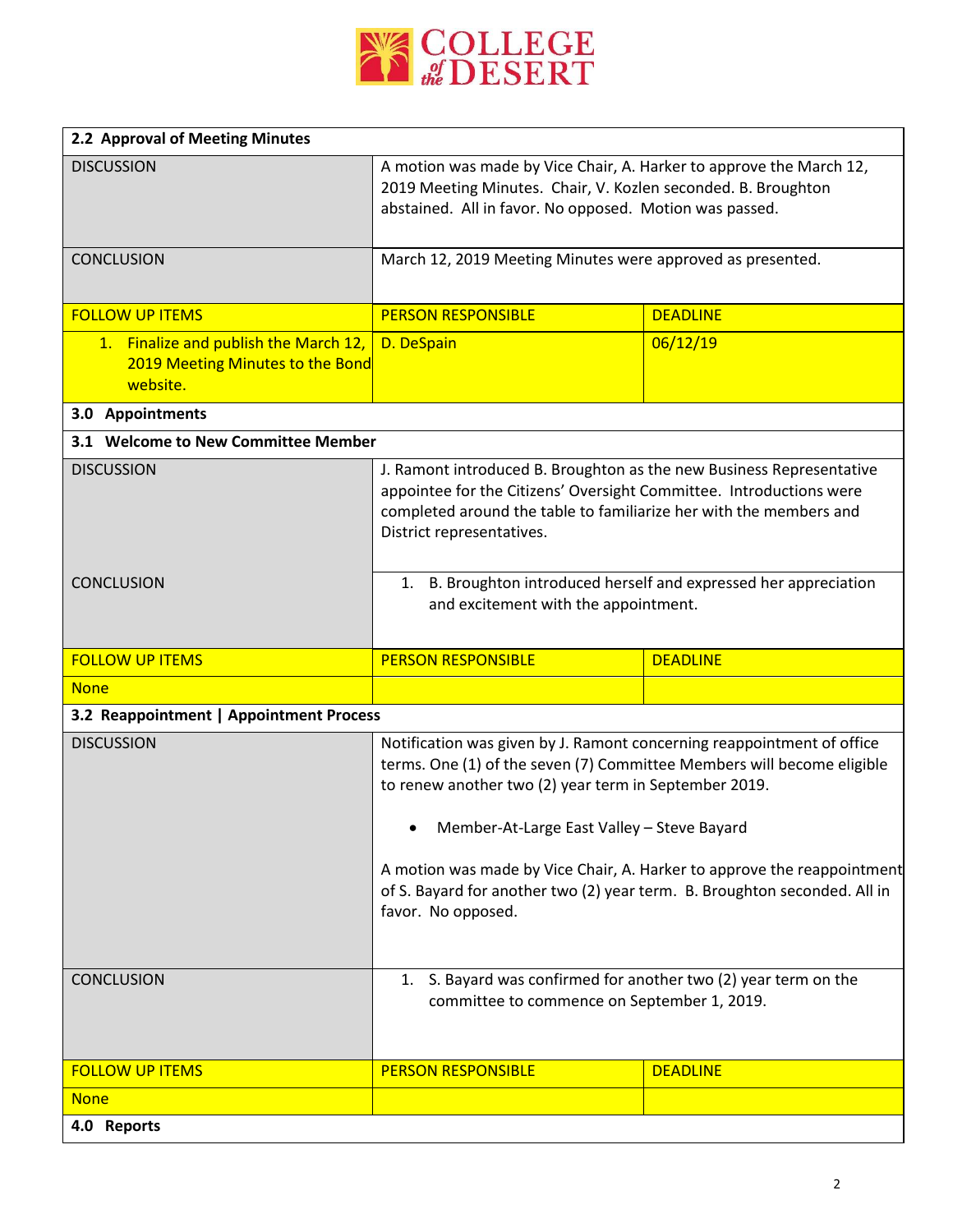

| 4.1 Bond Project Update & Bond Project Financial Report |                                                                                                                                                                                                                                                                                                                                                                                                                                                                                                                                                                                                                                                                                                                                                                                                                                                                  |  |
|---------------------------------------------------------|------------------------------------------------------------------------------------------------------------------------------------------------------------------------------------------------------------------------------------------------------------------------------------------------------------------------------------------------------------------------------------------------------------------------------------------------------------------------------------------------------------------------------------------------------------------------------------------------------------------------------------------------------------------------------------------------------------------------------------------------------------------------------------------------------------------------------------------------------------------|--|
| <b>DISCUSSION</b>                                       | M. McGinnis, by PowerPoint, reviewed the District's projects and Bond<br>financial updates located in the Measure B and Measure CC Bond Citizens'<br>Oversight Committee Report, dated June 11, 2019.                                                                                                                                                                                                                                                                                                                                                                                                                                                                                                                                                                                                                                                            |  |
|                                                         | Committee members expressed an interest in receiving the link to the<br>website camera at the Palm Springs campus. M. McGinnis informed the<br>committee that the Bond office would email the link to each member.                                                                                                                                                                                                                                                                                                                                                                                                                                                                                                                                                                                                                                               |  |
|                                                         | Vice Chair, A. Harker inquired if all the hazardous materials were removed<br>from the buildings at the construction site of the Palm Springs campus. M.<br>McGinnis confirmed that all of the materials were removed and certified<br>clean before the commencement of construction.                                                                                                                                                                                                                                                                                                                                                                                                                                                                                                                                                                            |  |
|                                                         | Vice Chair, A. Harker inquired if there has been any thought of<br>communicating to people in the community on the status or a plan for the<br>Palm Springs campus so that people might feel engaged. J. White stated<br>that Dr. J. Kinnamon asked several of the staff to put together a<br>communications plan and strategy. The draft of the plan is complete and<br>several actions are underway. These include contact with businesses that<br>are adjacent to the project; adding information to the College of the<br>Desert website; putting up signage; and providing a phone number for the<br>community to contact. Additionally, J. White stated that there will be<br>various community status briefings. Office space has been acquired near<br>Palm Spring City Hall to accommodate future planning meetings that will<br>be open to the public. |  |
|                                                         | V. Shepard inquired about when construction start dates would be<br>available for the Palm Springs campus. M. McGinnis indicated that the<br>dates would be available very soon and that at present the Facilities<br>Master Plan is being completed for the area. Once complete, a design<br>professional will be hired and dates can be established. V. Shepard further<br>inquired if the Facilities Master Plan would include enrollment numbers. J.<br>White explained that over the past eighteen months the college has<br>worked with outside consultants, campus community, faculty, students<br>and staff to collect information that includes probable enrollment<br>numbers.                                                                                                                                                                         |  |
|                                                         | The Southeast Annex is now complete and both Human Resources and<br>Fiscal Services are moving into their respective spaces this week. J.<br>Ramont invited all of the committee members to visit and expressed that<br>the work completed is very well done. He also stated that only<br>Redevelopment funds were used as opposed to Bond funds for the<br>project.                                                                                                                                                                                                                                                                                                                                                                                                                                                                                             |  |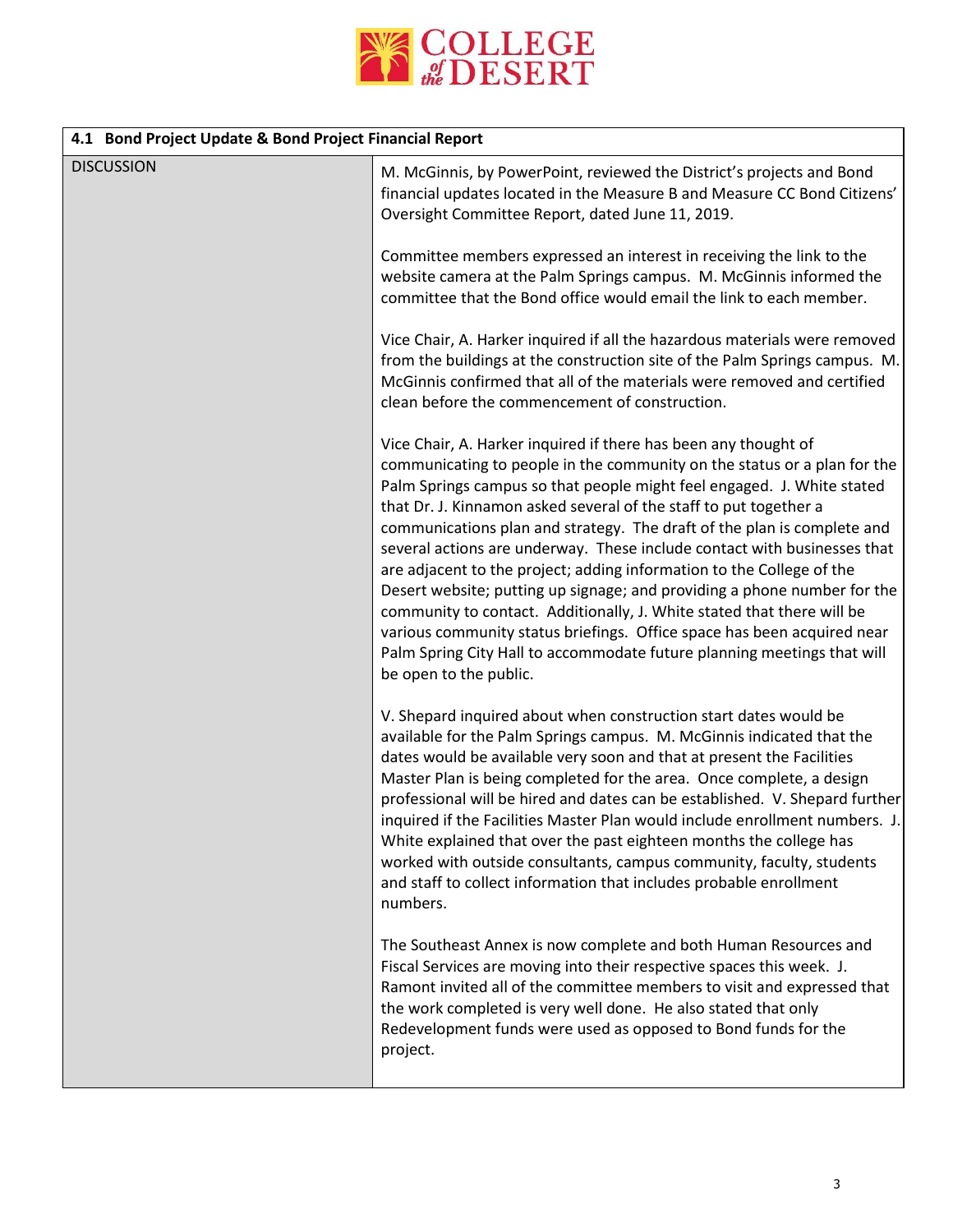

| <b>DISCUSSION</b> (continued)                                                                                                                                                                                                   | Vice Chair, A. Harker inquired if the total budget of \$37,550,000 for the<br>Central Campus Redevelopment project includes the Fountain of<br>Knowledge construction listed in the Fast Facts portion of the report. M.<br>McGinnis clarified that this is no longer the case and that the fountain<br>language will be struck from the report.                                                                                                                                                                                                                                                                                                                                                                                                                                                                                                                                                                                                                                                                                                                                                                                                                                                                                                                                                                                       |                 |
|---------------------------------------------------------------------------------------------------------------------------------------------------------------------------------------------------------------------------------|----------------------------------------------------------------------------------------------------------------------------------------------------------------------------------------------------------------------------------------------------------------------------------------------------------------------------------------------------------------------------------------------------------------------------------------------------------------------------------------------------------------------------------------------------------------------------------------------------------------------------------------------------------------------------------------------------------------------------------------------------------------------------------------------------------------------------------------------------------------------------------------------------------------------------------------------------------------------------------------------------------------------------------------------------------------------------------------------------------------------------------------------------------------------------------------------------------------------------------------------------------------------------------------------------------------------------------------|-----------------|
| <b>CONCLUSION</b>                                                                                                                                                                                                               | 1. Committee Members were briefed on current and completed<br>projects and financials under the Measure B and Measure CC<br>Bond Programs.                                                                                                                                                                                                                                                                                                                                                                                                                                                                                                                                                                                                                                                                                                                                                                                                                                                                                                                                                                                                                                                                                                                                                                                             |                 |
| <b>FOLLOW UP ITEMS</b>                                                                                                                                                                                                          | <b>PERSON RESPONSIBLE</b>                                                                                                                                                                                                                                                                                                                                                                                                                                                                                                                                                                                                                                                                                                                                                                                                                                                                                                                                                                                                                                                                                                                                                                                                                                                                                                              | <b>DEADLINE</b> |
| 1. Email committee members the<br>link to the website camera at the<br>Palm Spring campus.<br>2. The Fountain of Knowledge will<br>be removed from the Fast Facts<br>portion of the Central Campus<br>Redevelopment area of the | D. DeSpain                                                                                                                                                                                                                                                                                                                                                                                                                                                                                                                                                                                                                                                                                                                                                                                                                                                                                                                                                                                                                                                                                                                                                                                                                                                                                                                             | 6/18/19         |
| report.                                                                                                                                                                                                                         |                                                                                                                                                                                                                                                                                                                                                                                                                                                                                                                                                                                                                                                                                                                                                                                                                                                                                                                                                                                                                                                                                                                                                                                                                                                                                                                                        |                 |
| 4.2 East and West Valley Campuses Update                                                                                                                                                                                        |                                                                                                                                                                                                                                                                                                                                                                                                                                                                                                                                                                                                                                                                                                                                                                                                                                                                                                                                                                                                                                                                                                                                                                                                                                                                                                                                        |                 |
| <b>DISCUSSION</b>                                                                                                                                                                                                               | J. White briefed the committee that the final draft of the Facilities Master<br>Plan will be completed over the summer. The report includes the major<br>facilities at all campus locations. Once completed, the findings will be<br>presented to the Facilities Advisory Committee and will tell "the story" of<br>all the major facilities.<br>J. White announced that the Indio campus is now designated a Center. He<br>explained that this means that the campus stands on its own for reporting<br>key performance indicators that include enrollments, projections,<br>productivity, workload, and utilization of space. Once completed, the<br>Facilities Master Plan will be available on the College of the Desert website<br>for everyone to view.<br>J. White stated that the new Palm Springs campus would not be<br>designated a Center until at least one thousand students are enrolled. This<br>action follows protocol that is established for all community colleges in<br>California.<br>Vice Chair, A. Harker inquired about how East Valley residents could<br>benefit from the Indio campus. J. Enders explained that the Indio campus<br>is working on a plan to provide access through partnerships and resources<br>to East Valley residents that would like to benefit from classes at the Indio<br>campus. |                 |
| <b>CONCLUSION</b>                                                                                                                                                                                                               | 1. Committee members were updated on the status of both the East<br>and West Valley campuses.                                                                                                                                                                                                                                                                                                                                                                                                                                                                                                                                                                                                                                                                                                                                                                                                                                                                                                                                                                                                                                                                                                                                                                                                                                          |                 |
| <b>FOLLOW UP ITEMS</b>                                                                                                                                                                                                          | <b>PERSON RESPONSIBLE</b>                                                                                                                                                                                                                                                                                                                                                                                                                                                                                                                                                                                                                                                                                                                                                                                                                                                                                                                                                                                                                                                                                                                                                                                                                                                                                                              | <b>DEADLINE</b> |
| <b>None</b>                                                                                                                                                                                                                     |                                                                                                                                                                                                                                                                                                                                                                                                                                                                                                                                                                                                                                                                                                                                                                                                                                                                                                                                                                                                                                                                                                                                                                                                                                                                                                                                        |                 |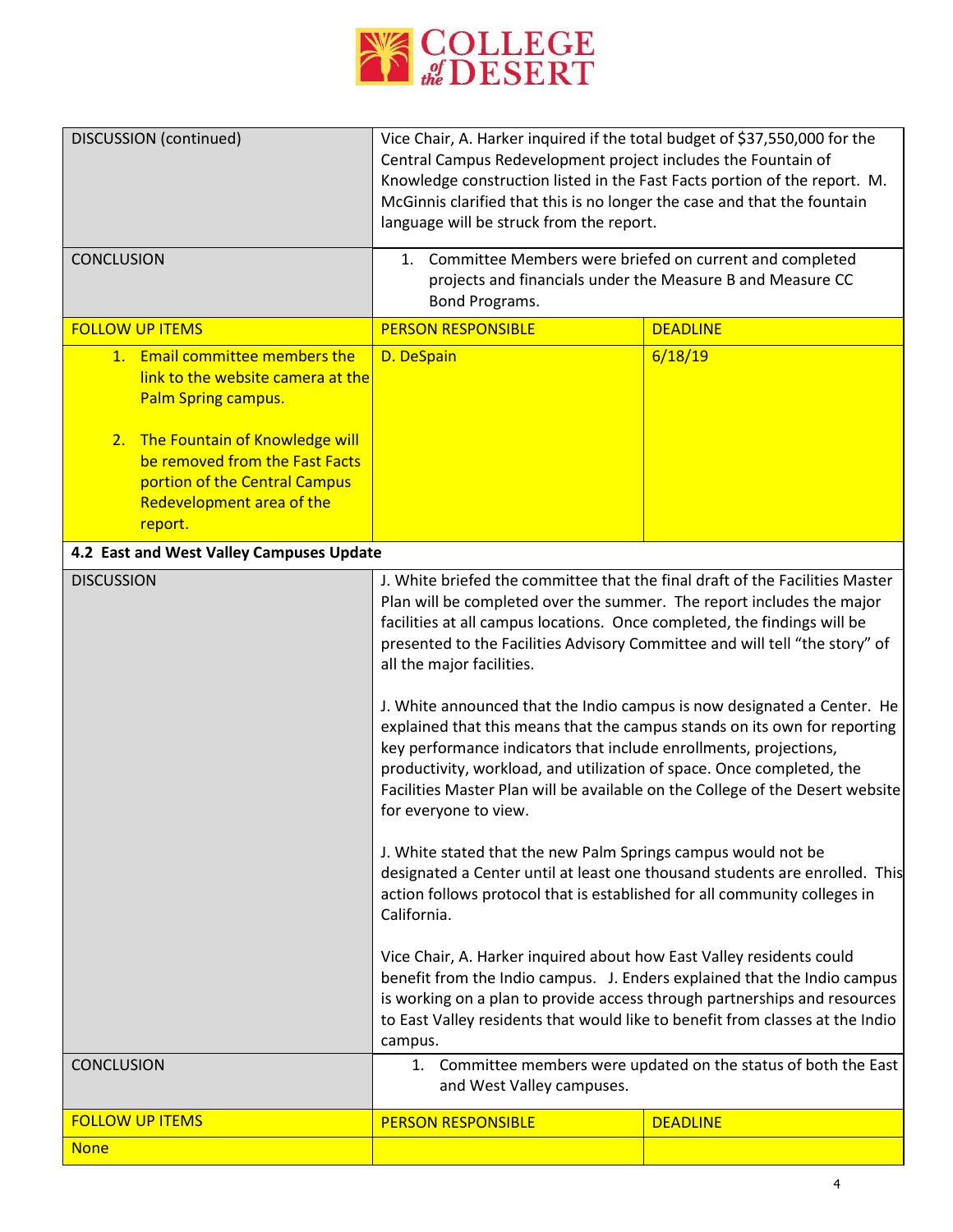

| 5.0 Future Agenda Items                                                                                                                                                                    |                                                                                                                                                                                                                                                                                                                                                                                                                                                                                                                                                                                                                                                                                                                                                                |                 |
|--------------------------------------------------------------------------------------------------------------------------------------------------------------------------------------------|----------------------------------------------------------------------------------------------------------------------------------------------------------------------------------------------------------------------------------------------------------------------------------------------------------------------------------------------------------------------------------------------------------------------------------------------------------------------------------------------------------------------------------------------------------------------------------------------------------------------------------------------------------------------------------------------------------------------------------------------------------------|-----------------|
| <b>DISCUSSION</b>                                                                                                                                                                          | Vice Chair, A. Harker asked if there were any suggested Agenda Items for<br>the September 10, 2019 meeting. The following Agenda Items will be<br>added:<br>1. Trustee F. Jandt discussed that he would like to review and bring<br>some information about the statewide Organization of Citizens'<br>Oversight Committees online training programs at the next<br>meeting.<br>Chair, V. Kozlen requested follow up to from a presentation<br>2.<br>concerning a strategic plan that the Cambridge Group provided<br>to the committee over a year ago.                                                                                                                                                                                                         |                 |
| <b>CONCLUSION</b>                                                                                                                                                                          | Agenda items for the September 10, 2019 meeting were<br>1.<br>identified and will be added to the next meeting's Agenda.                                                                                                                                                                                                                                                                                                                                                                                                                                                                                                                                                                                                                                       |                 |
| <b>FOLLOW UP ITEMS</b>                                                                                                                                                                     | <b>PERSON RESPONSIBLE</b>                                                                                                                                                                                                                                                                                                                                                                                                                                                                                                                                                                                                                                                                                                                                      | <b>DEADLINE</b> |
| <b>None</b>                                                                                                                                                                                |                                                                                                                                                                                                                                                                                                                                                                                                                                                                                                                                                                                                                                                                                                                                                                |                 |
| <b>6.0 Future Meeting Dates</b>                                                                                                                                                            |                                                                                                                                                                                                                                                                                                                                                                                                                                                                                                                                                                                                                                                                                                                                                                |                 |
| <b>DISCUSSION</b><br><b>CONCLUSION</b>                                                                                                                                                     | J. Ramont brought to member's attention both the confirmed meeting<br>dates for 2019 and the proposed meeting dates for 2020. All future<br>meeting dates were accepted by the committee of September 10, 2019;<br>December 10, 2019, March 10, 2020; June 9, 2020; September 8, 2020;<br>and December 8, 2020.<br>J. Ramont proposed that future COC meetings be held in the new Fiscal<br>Services Large Conference Room. Vice Chair, A. Harker opened the floor<br>and asked if any members disagreed with the meeting location change.<br>No one opposed. It was concluded that future meetings would be held in<br>the Fiscal Services Large Conference Room until otherwise decided.<br>1. Future COC meetings will be held in the Fiscal Services Large |                 |
|                                                                                                                                                                                            | Conference Room until otherwise decided.<br>2. A campus map that indicates where the new Fiscal Services<br>building is located will be provided to committee members<br>before the next meeting.                                                                                                                                                                                                                                                                                                                                                                                                                                                                                                                                                              |                 |
| <b>FOLLOW UP ITEMS</b>                                                                                                                                                                     | <b>PERSON RESPONSIBLE</b>                                                                                                                                                                                                                                                                                                                                                                                                                                                                                                                                                                                                                                                                                                                                      | <b>DEADLINE</b> |
| Schedule future COC meetings in<br>1.<br><b>Fiscal Services Southeast Annex</b><br><b>Conference Room.</b><br>2. Email campus map to COC members<br>with indication of the location of the | D. DeSpain                                                                                                                                                                                                                                                                                                                                                                                                                                                                                                                                                                                                                                                                                                                                                     | 6/18/19         |
| <b>Southeast Annex.</b>                                                                                                                                                                    |                                                                                                                                                                                                                                                                                                                                                                                                                                                                                                                                                                                                                                                                                                                                                                |                 |
| 7.0 Questions for the District                                                                                                                                                             |                                                                                                                                                                                                                                                                                                                                                                                                                                                                                                                                                                                                                                                                                                                                                                |                 |
| <b>DISCUSSION</b>                                                                                                                                                                          | Vice Chair, A. Harker posed two questions to J. Ramont, concerning Bond<br>proceeds and expenditures.                                                                                                                                                                                                                                                                                                                                                                                                                                                                                                                                                                                                                                                          |                 |